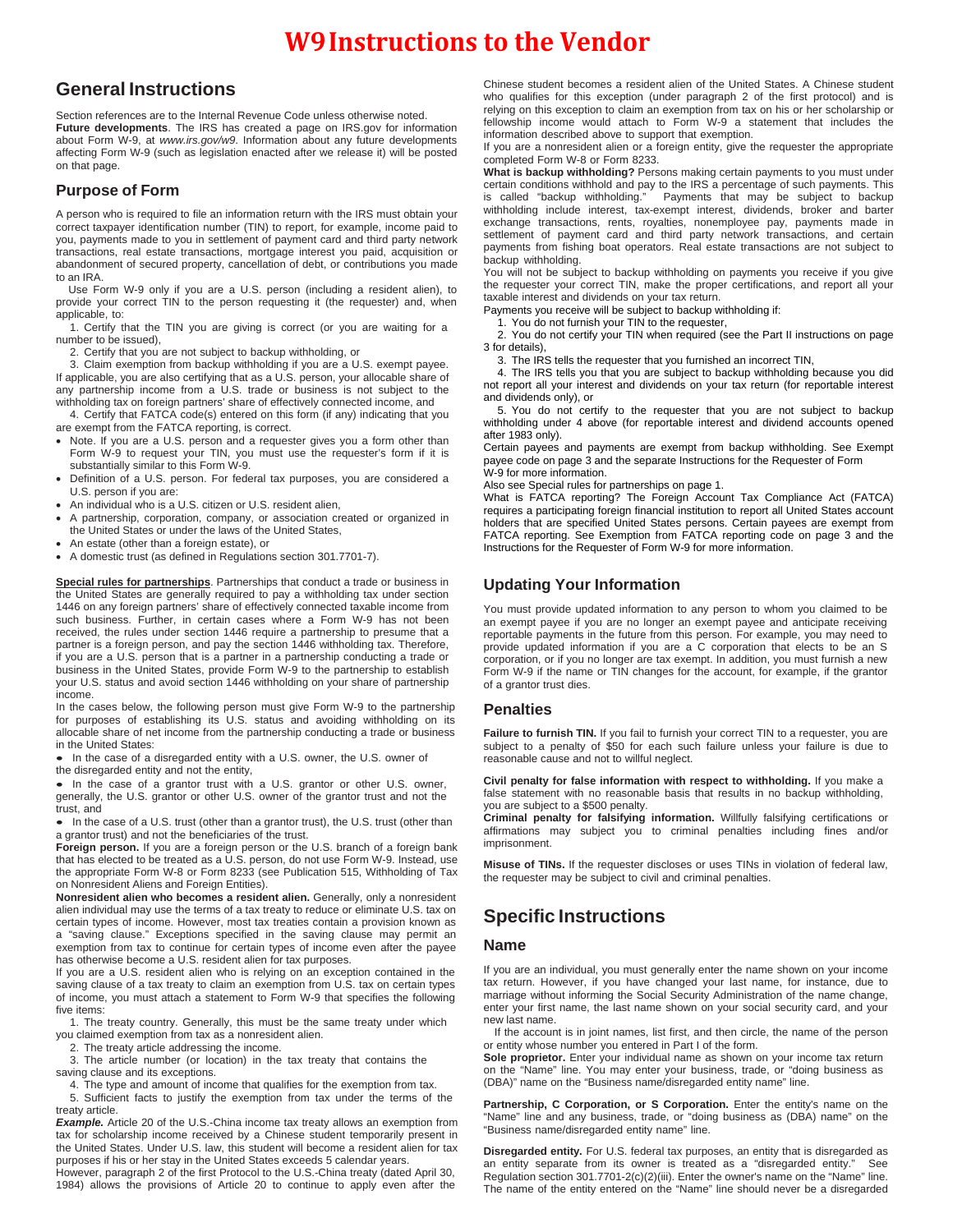entity. The name on the "Name" line must be the name shown on the income tax return on which the income should be reported. For example, if a foreign LLC that is treated as a disregarded entity for U.S. federal tax purposes has a single owner that is a U.S. person, the U.S. owner's name is required to be provided on the "Name" line. If the direct owner of the entity is also a disregarded entity, enter the first owner that is not disregarded for federal tax purposes. Enter the disregarded entity's name on the "Business name/disregarded entity name" line. If the owner of the disregarded entity is a foreign person, the owner must complete an appropriate Form W-8 instead of a Form W-9. This is the case even if the foreign person has a U.S. TIN.

**Note.** Check the appropriate box for the U.S. federal tax classification of the person whose name is entered on the "Name" line (Individual/sole proprietor, Partnership, C Corporation, S Corporation, Trust/estate).

**Limited Liability Company (LLC).** If the person identified on the "Name" line is an LLC, check the "Limited liability company" box only and enter the appropriate code for the U.S. federal tax classification in the space provided. If you are an LLC that is treated as a partnership for U.S. federal tax purposes, enter "P" for partnership. If you are an LLC that has filed a Form 8832 or a Form 2553 to be taxed as a corporation, enter "C" for C corporation or "S" for S corporation, as appropriate. If you are an LLC that is disregarded as an entity separate from its owner under Regulation section 301.7701-3 (except for employment and excise tax), do not check the LLC box unless the owner of the LLC (required to be identified on the "Name" line) is another LLC that is not disregarded for U.S. federal tax purposes. If the LLC is disregarded as an entity separate from its owner, enter the appropriate tax classification of the owner identified on the "Name" line.

**Other entities.** Enter your business name as shown on required U.S. federal tax documents on the "Name" line. This name should match the name shown on the charter or other legal document creating the entity. You may enter any business, trade, or DBA name on the "Business name/disregarded entity name" line.

#### **Exemptions**

If you are exempt from backup withholding and/or FATCA reporting, enter in the *Exemptions* box, any code(s) that may apply to you. See *Exempt payee code* and *Exemption from FATCA reporting code* on page 3.

| IF the payment is for $\dots$                                                             | THEN the payment is exempt for $\dots$                                                                                                                                                                                       |
|-------------------------------------------------------------------------------------------|------------------------------------------------------------------------------------------------------------------------------------------------------------------------------------------------------------------------------|
| Interest and dividend payments                                                            | All exempt payees except<br>for $7$                                                                                                                                                                                          |
| <b>Broker transactions</b>                                                                | Exempt payees 1 through 4 and 6<br>through 11 and all C corporations. S<br>corporations must not enter an exempt<br>payee code because they are exempt<br>only for sales of noncovered securities<br>acquired prior to 2012. |
| Barter exchange transactions and<br>patronage dividends                                   | Exempt payees 1 through 4                                                                                                                                                                                                    |
| Payments over \$600 required to be<br>reported and direct sales over \$5,000 <sup>1</sup> | Generally, exempt payees<br>1 through $5^2$                                                                                                                                                                                  |
| Payments made in settlement of<br>payment card or third party network<br>transactions     | Exempt payees 1 through 4                                                                                                                                                                                                    |

<sup>1</sup> See Form 1099-MISC, Miscellaneous Income, and its instructions.

However, the following payments made to a corporation and reportable on Form 1099-MISC are not exempt from backup withholding: medical and health care payments, attorneys' fees, gross proceeds paid to an attorney, and payments for services paid by a federal executive agency.

**Exemption from FATCA reporting code.** The following codes identify payees that are exempt from reporting under FATCA. These codes apply to persons submitting this form for accounts maintained outside of the United States by certain foreign financial institutions. Therefore, if you are only submitting this form for an account you hold in the United States, you may leave this field blank.

Consult with the person requesting this form if you are uncertain if the financial institution is subject to these requirements.

A—An organization exempt from tax under section 501(a) or any individual retirement plan as defined in section 7701(a)(37)

B—The United States or any of its agencies or instrumentalities

C—A state, the District of Columbia, a possession of the United States, or any of their political subdivisions or instrumentalities

D—A corporation the stock of which is regularly traded on one or more established securities markets, as described in Reg. section 1.1472-1(c)(1)(i)

E—A corporation that is a member of the same expanded affiliated group as a corporation described in Reg. section 1.1472-1(c)(1)(i)

F—A dealer in securities, commodities, or derivative financial instruments (including notional principal contracts, futures, forwards, and options) that is registered as such under the laws of the United States or any state

G—A real estate investment trust

H—A regulated investment company as defined in section 851 or an entity registered at all times during the tax year under the Investment Company Act of 1940

I—A common trust fund as defined in section 584(a)

J—A bank as defined in section 581

K—A broker

L—A trust exempt from tax under section 664 or described in section 4947(a)(1)

M—A tax exempt trust under a section 403(b) plan or section 457(g) plan

#### **Part I. Taxpayer Identification Number (TIN)**

**Enter your TIN in the appropriate box.** If you are a resident alien and you do not have and are not eligible to get an SSN, your TIN is your IRS individual taxpayer identification number (ITIN). Enter it in the social security number box. If you do not have an ITIN, see *How to get a TIN* below.

If you are a sole proprietor and you have an EIN, you may enter either your SSN or EIN. However, the IRS prefers that you use your SSN.

If you are a single-member LLC that is disregarded as an entity separate from its owner (see *Limited Liability Company (LLC)* on page 2), enter the owner's SSN (or EIN, if the owner has one). Do not enter the disregarded entity's EIN. If the LLC is classified as a corporation or partnership, enter the entity's EIN.

**Note.** See the chart on page 4 for further clarification of name and TIN combinations.

**How to get a TIN.** If you do not have a TIN, apply for one immediately. To apply for an SSN, get Form SS-5, Application for a Social Security Card, from your local Social Security Administration office or get this form online at *www.ssa.gov*. You may also get this form by calling 1-800-772-1213. Use Form W-7, Application for IRS Individual Taxpayer Identification Number, to apply for an ITIN, or Form SS-4, Application for Employer Identification Number, to apply for an EIN. You can apply for an EIN online by accessing the IRS website at *www.irs.gov/businesses* and clicking on Employer Identification Number (EIN) under Starting a Business. You can get Forms W-7 and SS-4 from the IRS by visiting IRS.gov or by calling 1-800- TAX-FORM (1-800-829-3676).

If you are asked to complete Form W-9 but do not have a TIN, apply for a TIN and write "Applied For" in the space for the TIN, sign and date the form, and give it to the requester. For interest and dividend payments, and certain payments made with respect to readily tradable instruments, generally you will have 60 days to get a TIN and give it to the requester before you are subject to backup withholding on payments. The 60-day rule does not apply to other types of payments. You will be subject to backup withholding on all such payments until you provide your TIN to the requester.

**Note.** Entering "Applied For" means that you have already applied for a TIN or that you intend to apply for one soon.

**Caution:** *A disregarded U.S. entity that has a foreign owner must use the appropriate Form W-8.*

#### **Part II. Certification**

To establish to the withholding agent that you are a U.S. person, or resident alien, sign Form W-9. You may be requested to sign by the withholding agent even if items 1, 4, or 5 below indicate otherwise.

For a joint account, only the person whose TIN is shown in Part I should sign (when required). In the case of a disregarded entity, the person identified on the "Name" line must sign. Exempt payees, see *Exempt payee code* earlier.

**Signature requirements.** Complete the certification as indicated in items 1 through 5 below.

**1. Interest, dividend, and barter exchange accounts opened before 1984 and broker accounts considered active during 1983.** You must give your correct TIN, but you do not have to sign the certification.

**2. Interest, dividend, broker, and barter exchange accounts opened after 1983 and broker accounts considered inactive during 1983.** You must sign the certification or backup withholding will apply. If you are subject to backup withholding and you are merely providing your correct TIN to the requester, you must cross out item 2 in the certification before signing the form.

**3. Real estate transactions.** You must sign the certification. You may cross out item 2 of the certification.

**4. Other payments.** You must give your correct TIN, but you do not have to sign the certification unless you have been notified that you have previously given an incorrect TIN. "Other payments" include payments made in the course of the requester's trade or business for rents, royalties, goods (other than bills for merchandise), medical and health care services (including payments to corporations), payments to a nonemployee for services, payments made in settlement of payment card and third party network transactions, payments to certain fishing boat crew members and fishermen, and gross proceeds paid to attorneys (including payments to corporations).

**5. Mortgage interest paid by you, acquisition or abandonment of secured property, cancellation of debt, qualified tuition program payments (under section 529), IRA, Coverdell ESA, Archer MSA or HSA contributions or distributions, and pension distributions.** You must give your correct TIN, but you do not have to sign the certification.